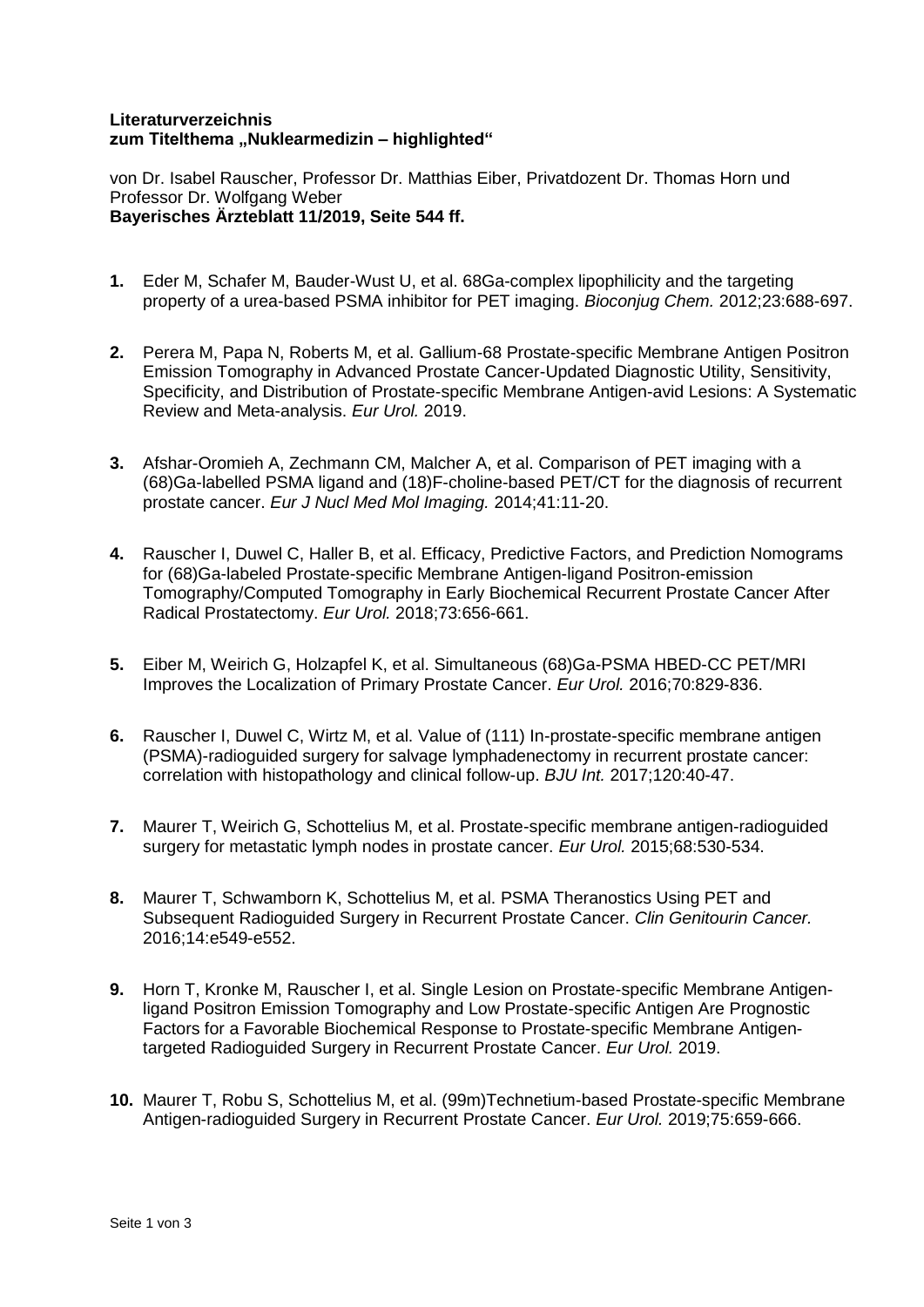- **11.** Rahbar K, Bode A, Weckesser M, et al. Radioligand Therapy With 177Lu-PSMA-617 as A Novel Therapeutic Option in Patients With Metastatic Castration Resistant Prostate Cancer. *Clin Nucl Med.* 2016;41:522-528.
- **12.** Heck MM, Retz M, D'Alessandria C, et al. Systemic Radioligand Therapy with (177)Lu Labeled Prostate Specific Membrane Antigen Ligand for Imaging and Therapy in Patients with Metastatic Castration Resistant Prostate Cancer. *J Urol.* 2016;196:382-391.
- **13.** Kratochwil C, Fendler WP, Eiber M, et al. EANM procedure guidelines for radionuclide therapy with (177)Lu-labelled PSMA-ligands ((177)Lu-PSMA-RLT). *Eur J Nucl Med Mol Imaging.* 2019.
- **14.** Rahbar K, Ahmadzadehfar H, Kratochwil C, et al. German Multicenter Study Investigating 177Lu-PSMA-617 Radioligand Therapy in Advanced Prostate Cancer Patients. *J Nucl Med.*  2017;58:85-90.
- **15.** Heck MM, Tauber R, Schwaiger S, et al. Treatment Outcome, Toxicity, and Predictive Factors for Radioligand Therapy with (177)Lu-PSMA-I&T in Metastatic Castration-resistant Prostate Cancer. *Eur Urol.* 2019;75:920-926.
- **16.** Kratochwil C, Bruchertseifer F, Rathke H, et al. Targeted alpha-Therapy of Metastatic Castration-Resistant Prostate Cancer with (225)Ac-PSMA-617: Swimmer-Plot Analysis Suggests Efficacy Regarding Duration of Tumor Control. *J Nucl Med.* 2018;59:795-802.
- **17.** Kwekkeboom DJ, de Herder WW, Kam BL, et al. Treatment with the radiolabeled somatostatin analog [177 Lu-DOTA 0,Tyr3]octreotate: toxicity, efficacy, and survival. *J Clin Oncol.*  2008;26:2124-2130.
- **18.** Kwekkeboom DJ, Kam BL, van Essen M, et al. Somatostatin-receptor-based imaging and therapy of gastroenteropancreatic neuroendocrine tumors. *Endocr Relat Cancer.*  2010;17:R53-73.
- **19.** Kwekkeboom DJ, de Herder WW, van Eijck CH, et al. Peptide receptor radionuclide therapy in patients with gastroenteropancreatic neuroendocrine tumors. *Semin Nucl Med.* 2010;40:78-88.
- **20.** Strosberg J, El-Haddad G, Wolin E, et al. Phase 3 Trial of (177)Lu-Dotatate for Midgut Neuroendocrine Tumors. *N Engl J Med.* 2017;376:125-135.
- **21**. Bushnell DL, Jr., O'Dorisio TM, O'Dorisio MS, Menda Y, Hicks RJ, Van Cutsem E, et al. 90Yedotreotide for metastatic carcinoid refractory to octreotide. *J Clin Oncol*. 2010;28:1652-9.
- **22**. Cwikla JB, Sankowski A, Seklecka N, Buscombe JR, Nasierowska-Guttmejer A, Jeziorski KG, et al. Efficacy of radionuclide treatment DOTATATE Y-90 in patients with progressive metastatic gastroenteropancreatic neuroendocrine carcinomas (GEP-NETs): a phase II study. *Ann Oncol*. 2010;21:787-94.
- **23.** Savelli G, Bertagna F, Franco F, Dognini L, Bosio G, Migliorati E, et al. Final results of a phase 2A study for the treatment of metastatic neuroendocrine tumors with a fixed activity of 90Y-DOTA-D-Phe1-Tyr3 octreotide. *Cancer*. 2012;118:2915-24.